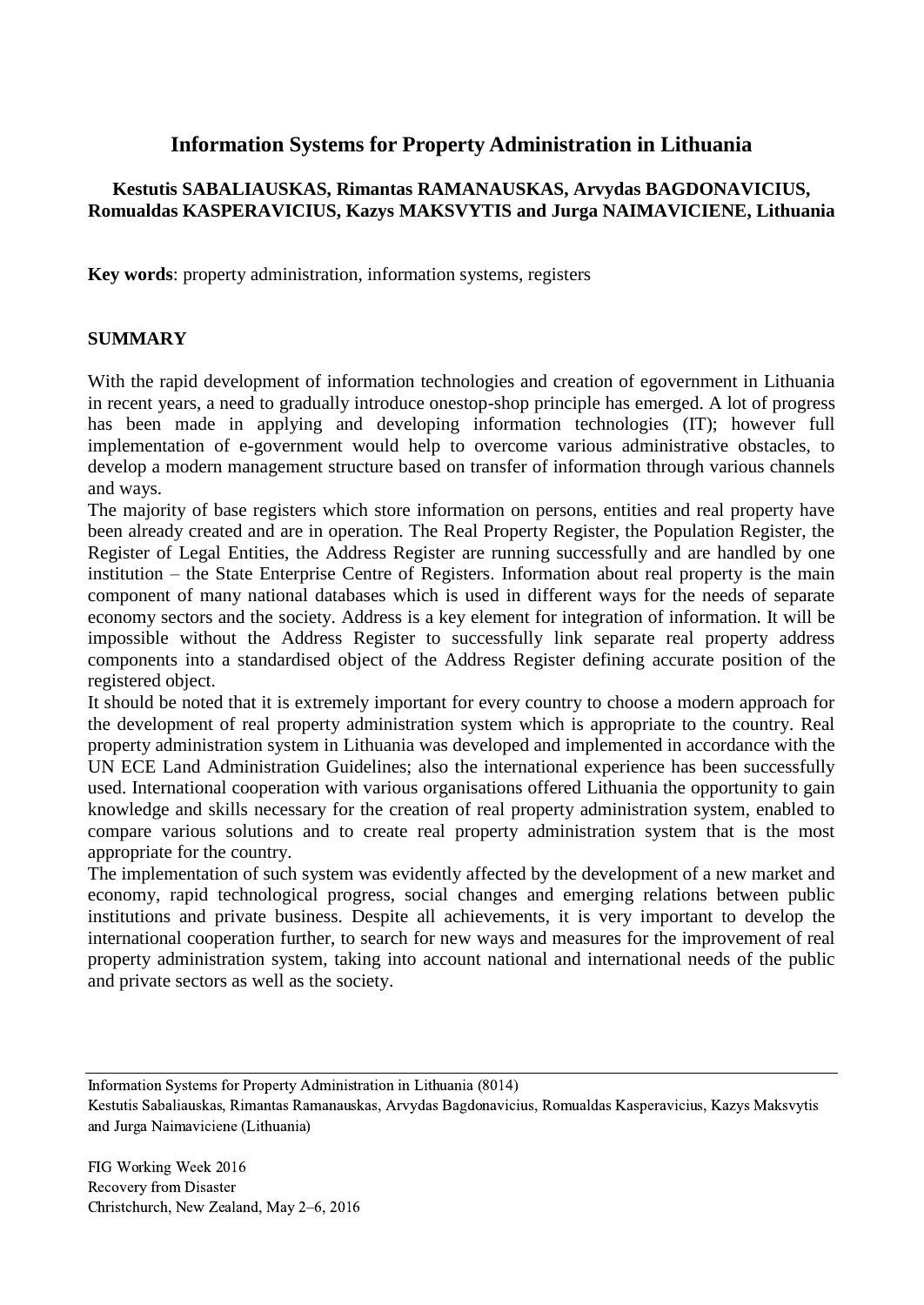# **Information Systems for Property Administration in Lithuania**

## **Kestutis SABALIAUSKAS, Rimantas RAMANAUSKAS, Arvydas BAGDONAVICIUS and Romualdas KASPERAVICIUS, Kazys MAKSVYTIS and Jurga NAIMAVICIENE, Lithuania**

#### **1. REGISTER AND CADASTRE INFORMATION SYSTEM**

The State Enterprise Centre of Registers is delegated to develop and maintain the Lithuanian Real Property Administration Information Systems. The Enterprise can independently perform its basic functions using its own technical and human resources, but the extent of activities requires using external capacities. The use of external resources and services is economically justified as it is usually related with the short-term specific challenges. Technical tools are mostly used for introducing new technologies because their permanent possession at the enterprise is much more expensive. External technical and human resources are used for technical upgrade of the information system, licensing and maintenance of the Standard software, and in some cases for expanding the system. External service suppliers, namely Oracle Inc. and ESRI Inc., can be mentioned among the other since their software products make the background of the Real Property Register and Cadastre information system. Their products are used for the following main areas:

––Database of the Real Property Register;

––Cadastral database based on geographic information system (GIS);

––Transaction data base and information analytical system of real property market data (for taxation of real property and other needs).

#### **2. GEOINFORMATION SYSTEM OF REAL PROPERTY CADASTRE**

Graphical information is a prerequisite for effective real property administration, because most of the data are related to geographical position of an object, namely, location of the real property, its shape and area. In order to avoid disputes over the boundaries of adjacent land parcels, it is not allowed in Lithuania now to sell the land parcels whose boundaries are not in the digital cadastral map. Before registration of a land parcel, all polygons of land parcels and central lines of engineering structures are entered into the cadastral map, the areas and shapes of land parcels are checked, as well as their geographic location in relation to adjacent land parcels. To prevent occuring of land disputes and to enable surveyors the web-based GIS application "Geo-Surveyor" was introduced. Based on electronic cadastral map it provides surveyors with a private layer of map and tools to plot new land parcels in up-to-date real-life context. Application indicates any occurring conflict with boundaries of existing property or infrastructure. It even lets to observe preliminary projections of other new parcels plotted by other surveyors to keep context in mind.

At the beginning of the land reform and during the restoration of the ownership rights to land, the formed land parcels were registered in the land registry information system without entering them into the digital cadastral map and without performing their control in relation to the adjacent land parcels. Moreover, during the first years of the land reform not fully accurate cartographic material

Information Systems for Property Administration in Lithuania (8014) Kestutis Sabaliauskas, Rimantas Ramanauskas, Arvydas Bagdonavicius, Romualdas Kasperavicius, Kazys Maksvytis and Jurga Naimaviciene (Lithuania)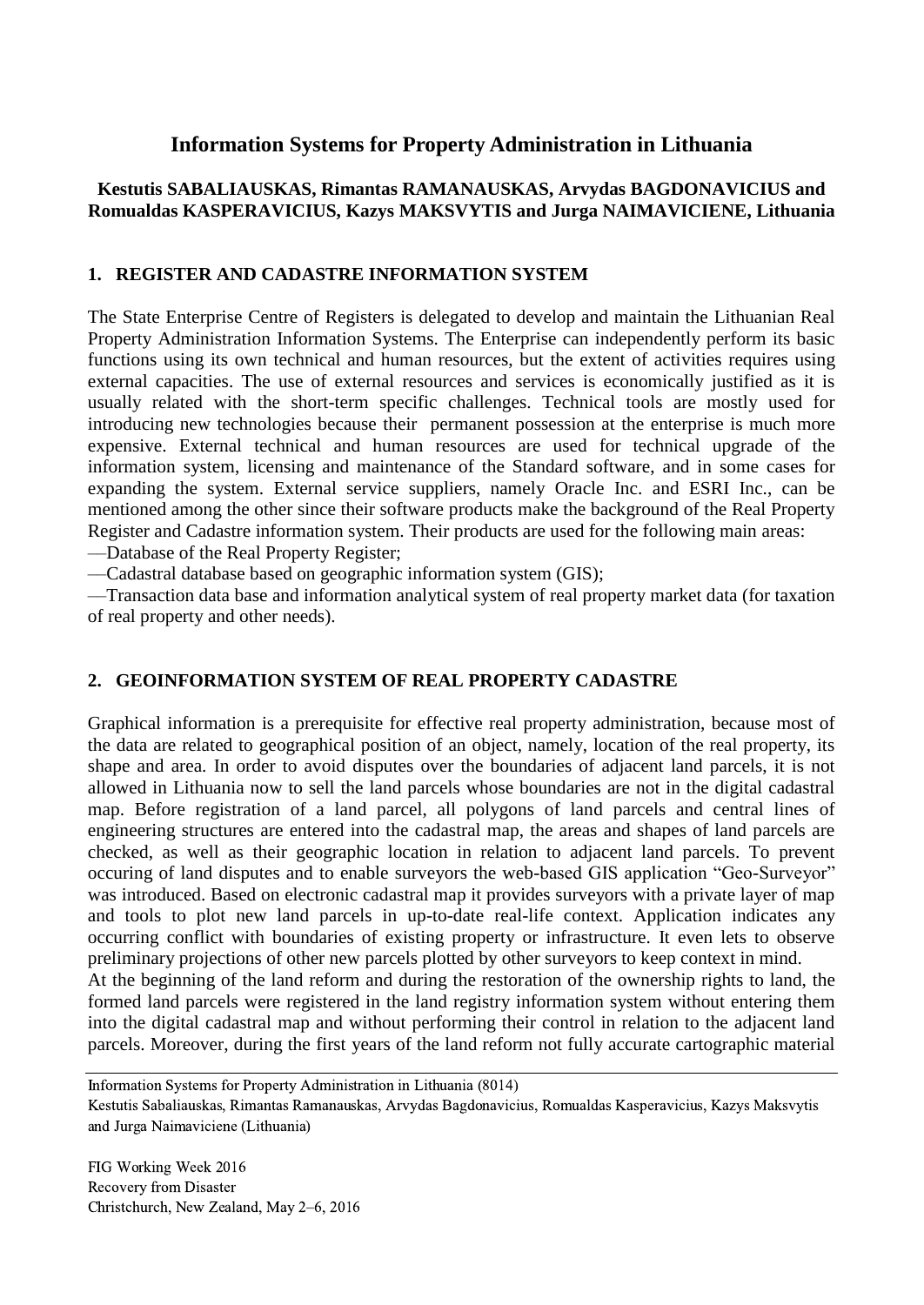was used for formation of land parcels. Therefore, some land parcels wrong boundaries may be found in the cadastral map with. In 2004, following the order of the National Land Service under the Ministry of Agriculture the correction and update of the real property cadastre map was conducted. It aimed to analyse the most common errors in the cadastral map, the phases for its adjustment and update, and to provide map fragments with examples.

In the beginning of 2004, a new cadastral map update and management system was introduced. It is used at the GIS workplaces of the Branch Offices of the Centre of Registers to enter land parcel boundaries into the cadastral map, to check with regard to the adjacent land parcels and at the same time to transfer to the central GIS database.

The project "Development of the infrastructure of Lithuanian geographical information" (LGII) (EC 2015) was conducted according to the measure 3.3 "Development of services and infrastructure of information technologies" of the General Programming Document for 2004–2006, with the support from European Regional Development Fund. The responsible manager of the project was the state enterprise Remote Sensing and Geographical Information Center "GIS Center" in partnership with state institution and enterprises which regulate or conduct accumulation and management of official geographical data.

As the result of the project a set of measures has been elaborated which are necessary for creating a modern and comprehensive national system for transmission of geographical information which can guarantee interface among various sets of geographic data and geographical linkages within state registry and cadastre. In particular, the following results were obtained (EC 2015):

––Creating general model of georeferential data, data base specifications, integrated interfaces among cadastres, registries and registry data bases of state agencies;

––Creating Internet portal for LGII;

––Creating fully functioning national system of meta-data for geographical information;

––Creating national integrated system of geographical information (data base and geographical services);

––Updating, putting in order and supplementing national referential geographical data;

––Creating functioning electronic training system for further training of staff working with geographical data.

In this way the project has contributed to the data flow harmonization within the nation. The harmonization has been achieved by simplifying processes of accumulation, management and application of digital geographical information, while the public use of geographical information has qualitatively improved (EC 2015).

A special program SDEGATE is developed, which provides on-line computer connection between a user terminal and the central GIS database ArcSDE while exporting and importing geodetic data. Web application developed by the State Enterprise Centre of Registers, which is used for providing the cadastral map, is being constantly improved and it allows users to obtain a view of the cadastral map excerpt from the central GIS database in accordance with a request.

Using new information technologies applied to the exchange of information between notaries and the Real Property Register a special web application was created to generate a cadastral map excerpt and submit it to a notary together with the certificate required for transaction (at the moment – for revision of the register data for transaction). Cadastral map excerpts in paper and digital form

Information Systems for Property Administration in Lithuania (8014)

Kestutis Sabaliauskas, Rimantas Ramanauskas, Arvydas Bagdonavicius, Romualdas Kasperavicius, Kazys Maksvytis and Jurga Naimaviciene (Lithuania)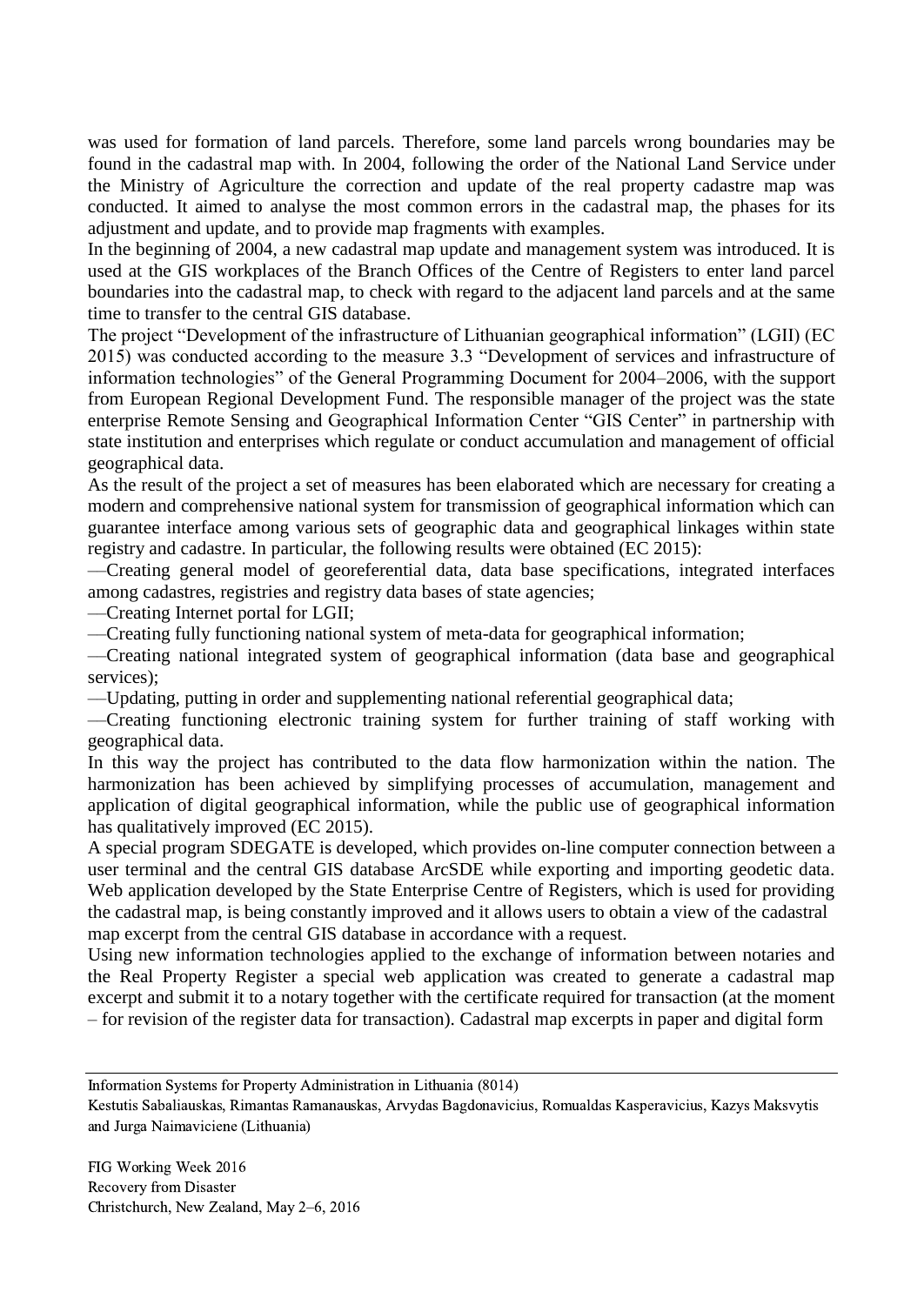are provided to the following users in a convenient format: surveyors, developers, municipalities, Land Management Divisions, keepers of other registers and cadastres and private individuals. Cadastral map is provided through Internet to banks, insurance companies, notary offices, courts, mortgage institutions, real estate agencies, public authorities, private companies, etc.

In order to integrate the Real Property Register information on buildings and land parcels using the cadastral maps, an application was developed to identify the central coordinates of buildings and enter into the cadastral database. Advanced software and hardware technologies support timely update and management of the real property cadastre geoinformation system by using the software, such as ArcGIS, ArcIMS, ArcSDE, ArcObjects, AutoCAD, and Oracle.

#### **3. INFORMATION SYSTEM OF PUBLIC E-SERVICE FOR REAL PROPERTY TRANSACTIONS (NETSVEP IS)**

On 29 April 2005, the State Enterprise Centre of Registers, the Information Society Development Committee under the Government of the Republic of Lithuania and the Central Project Management Agency signed a contract on implementation of the project Public Electronic Service for Real Property Transactions (NETSVEP).

Project aimed to develop and implement a public electronic service for real property transactions for residents and entities, including payment for the service. Namely, to implement *one-stop-shop*  principle for conclusion of realproperty transactions and ensure faster and better quality services to the population, to introduce online provision of official real property register and cadastre information by electronic means to notaries and transacting parties at the notary's workplace, to automate the preparation of transaction data and documents, the registration of rights, legal facts in the Real Property Register and the storage of these electronic documents.

Before implementation of the project, residents had to conclude a real property transaction at least two times visiting the Centre of Registers: the first time to submit an application for a certificate on registered real property, and the second time to collect the certificate required to conclude a transaction. Real property transaction procedure was rather complicated, time-consuming and

inconvenient to counterparties and employees of various institutions involved in the transaction procedure.

After implementation of the project, the procedures for real property transaction have simplified significantly. Parties to transaction no longer need to visit the Centre of Registers, as the transaction can be concluded just at the notary office. The registration of rights can be ordered there as well and the prepared registration documents collected. Property transactions are drafted using modern electronic tools, working online with the real property central data bank.

This novelty provided an opportunity to deliver services more efficiently and better quality to natural and legal persons; in addition, real property transactions have become much safer. Electronic system prevents from illegal manipulation of real property and falsification of documents. Notaries attest the documents of real property transaction and operations related to the registration of ownership in the Real Property Register database using electronic signature certificates.

Information Systems for Property Administration in Lithuania (8014)

Kestutis Sabaliauskas, Rimantas Ramanauskas, Arvydas Bagdonavicius, Romualdas Kasperavicius, Kazys Maksvytis and Jurga Naimaviciene (Lithuania)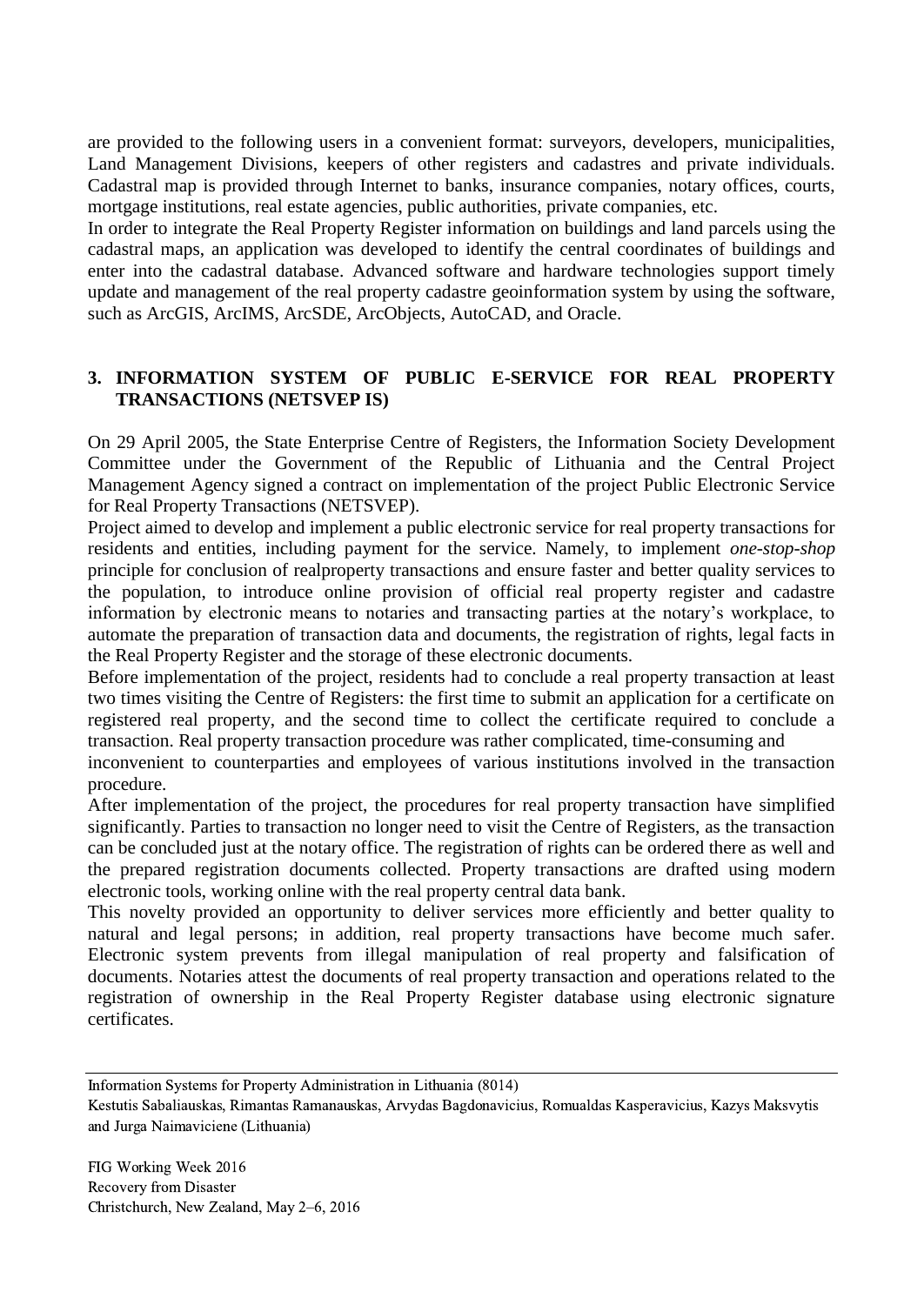The envisaged outcome was achieved, it means a public electronic service for real property transactions to the Lithuanian people was developed and implemented. In addition to the main use, the system can be used for development of other public electronic services and to improve access to official information. The main economic benefit of the project to the Lithuanian citizens and legal entities is a simplified real property transaction process: time for ordering and collecting registry documents is saved; the time of parties to transaction (residents) is also saved, shorter terms for documentation of transaction and registration. From the very beginning the NETSVEP IS project was designed for all citizens and legal persons of the country possessing real property or the rights to it or seeking to acquire it throughout the territory of Lithuania, regardless of social status, gender or place of residence and the location of the property.

Results of NETSVEP IS project:

1) One-stop-shop principle implemented – parties to transaction communicate only to a notary. Notary is a main user who directly communicates with the parties to transaction, drafts documents and attests transactions.

2) NETSVEP IS is a tool for concluding a real property transaction.

3) Notary has access to the information on real property objects and on the parties to transaction from the Registers of Real Property, of Legal Entities, of Residents, of Addresses, of Mortgage and other registers maintained by the Centre of Registers or the data thereof it is using.

4) Integrated environment developed, namely, all actions are performed within a single system.

5) Digital transaction documents, which are signed using e-signature, are automatically transmitted to the Centre of Registers.

6) History of conclusion of the documents is transmitted together with each document: who and when drafted, modified, attested the document and similar.

7) Documents of attested transactions are stored in the individual archives of notaries.

8) Each notary has access to own documents only.

9) Archive documents are not subject to editing; however they can be used as templates for new transactions.

## **4. INFORMATION SYSTEM OF THE REAL PROPERTY MARKET RESEARCH AND PROPERTY VALUATION**

In 2002–2003 the State Enterprise Centre of Registers carried out the first mass valuation of land on the basis of market situation as of 1 January 2002. The second mass valuation of land (2003–2004) was performed based on the market situation as of 1 July 2003; the third (2004–2005) based on the land market situation as of 1 October 2004. Valuation reports are approved by the Order of the Director General of the National Land Service under the Ministry of Agriculture. Thereafter the following mass valuation documents are prepared: land mass valuation reports and value maps. Those documents are prepared for the territory of each municipality (60 reports), and one complex report of mass valuation of land is compiled for the entire territory of the Republic of Lithuania. The results of annual mass valuation of land are presented to the county and municipality

administrations and the public for consideration. They are available on the website *http://www.registrucentras.lt*. Grounded remarks and comments based on the market data are

Kestutis Sabaliauskas, Rimantas Ramanauskas, Arvydas Bagdonavicius, Romualdas Kasperavicius, Kazys Maksvytis and Jurga Naimaviciene (Lithuania)

Information Systems for Property Administration in Lithuania (8014)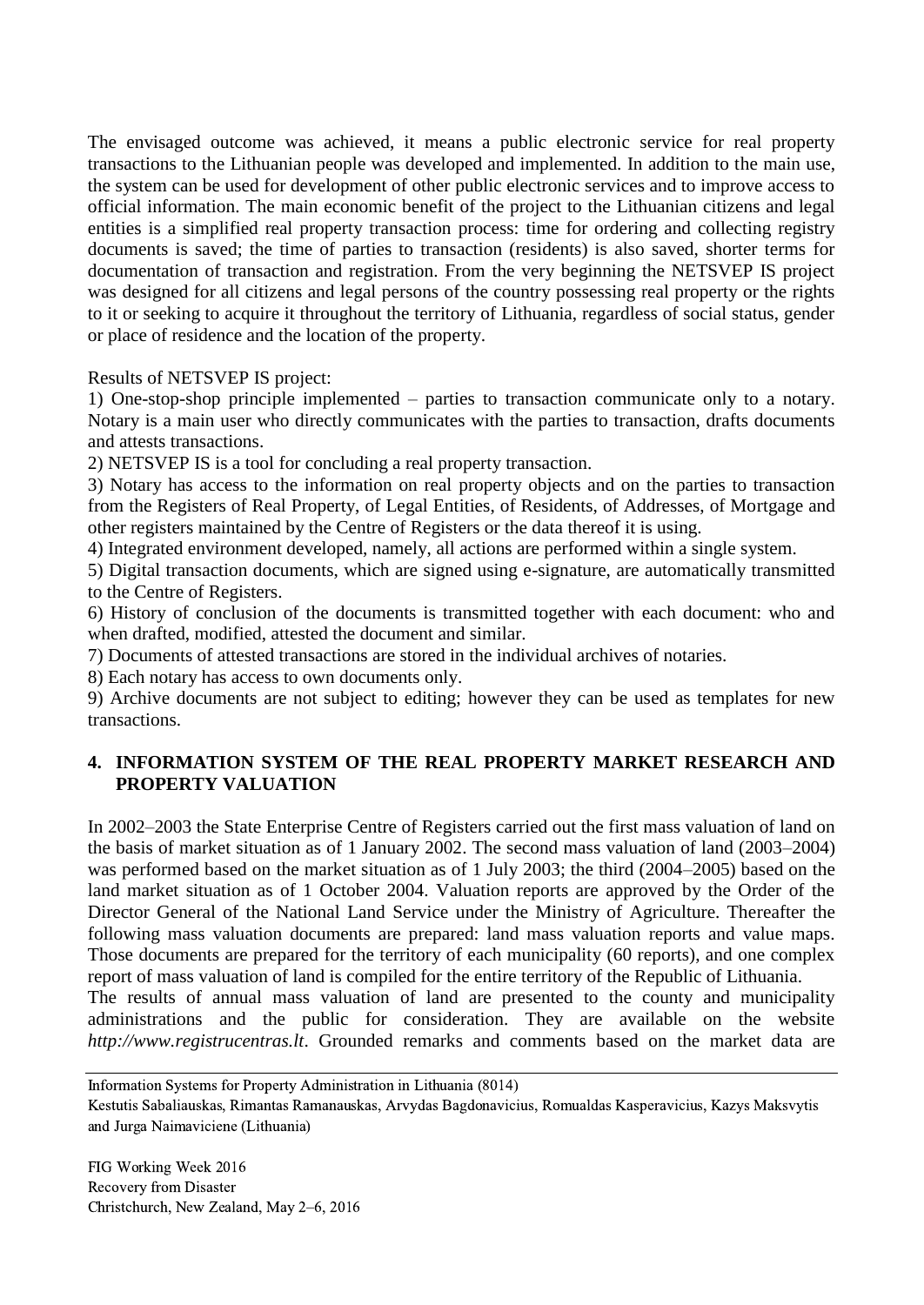considered when correcting boundaries of the value zones, revising the valuation approaches and data in the reports. A valuer aims at making up the land value zones as precise as possible following the valuation rules and at preparing the value computation algorithms so as their use results in the average market values as close as possible to the market values. Having corrected the inaccuracies identified, the reports of land mass valuation and the land value maps are submitted for approval.

In 2005, during the third mass valuation of land, a rise in market prices of land, including agricultural land in rural areas, was noticed in all the municipalities.

Higher prices were noticed of those agricultural land parcels with higher land productivity score. To ensure more exact valuation of such land, in 2005 an adjustment coefficient for land productivity score was introduced into the model for calculation of the land value that is used only for agricultural land (excluding amateur garden parcels) and only for those value zones, which cover the rural areas – villages and towns.

The results of land mass valuation are obtained by analysing transactions data in the database of the Centre of Registers and other information on land and other real property market (sales, leasing, and supply) with regard to physical and legal characteristics of the property. The methodology used allows a fairly accurate calculation of land values. The real property market in Lithuania is quite dynamic. Regular growth of land prices is recorded in cities and recently in rural areas. These fluctuations in the market prices must reflect in the results of mass valuation of real property. The improvement of mass valuation of land is encouraged by evolving real property market, improving professional qualification, growing digital information, emerging new advanced computer technologies and increasing market data bank. Lithuania is one of the first Central and Eastern European countries where computer-based mass valuation is almost completely introduced, land information system and other advanced technologies are widely used.

#### **5. SYSTEM FOR PUBLIC E-SERVICE FOR MUNICIPALITIES**

System for Public e-Service for Municipalities (REGIA). REGIA is a tool specifically developed for municipalities: their people, civil servants and therein operating businesses. Purpose of REGIA is to create favourable conditions for geographically-based decision-making and to facilitate the exchange of information between residents, legal entities and municipalities. The system is based on the Lithuanian real property cadastral map and therein integrated data of three base state registers: Addresses, Legal Entities and Real Property. The system enables users to create and manage their own data layers. The service is easy to use and all services are managed through the web browser. It is up to the user to decide whether his data layer is publicly visible and who is entitled to use it. REGIA services are publicly accessible in the review mode and do not require a user's registration. REGIA operates on the cloud principle, it means that any information created by a user, data recorded, uploaded documents are accumulated and stored in the REGIA servers and are accessible from any computer.

Users may find relevant information on the REGIA map at any time, such as: ––addresses;

––operating enterprises, institutions and organisations;

––real property objects;

––data on real property market analysis, mass valuation of real property and

Information Systems for Property Administration in Lithuania (8014) Kestutis Sabaliauskas, Rimantas Ramanauskas, Arvydas Bagdonavicius, Romualdas Kasperavicius, Kazys Maksvytis and Jurga Naimaviciene (Lithuania)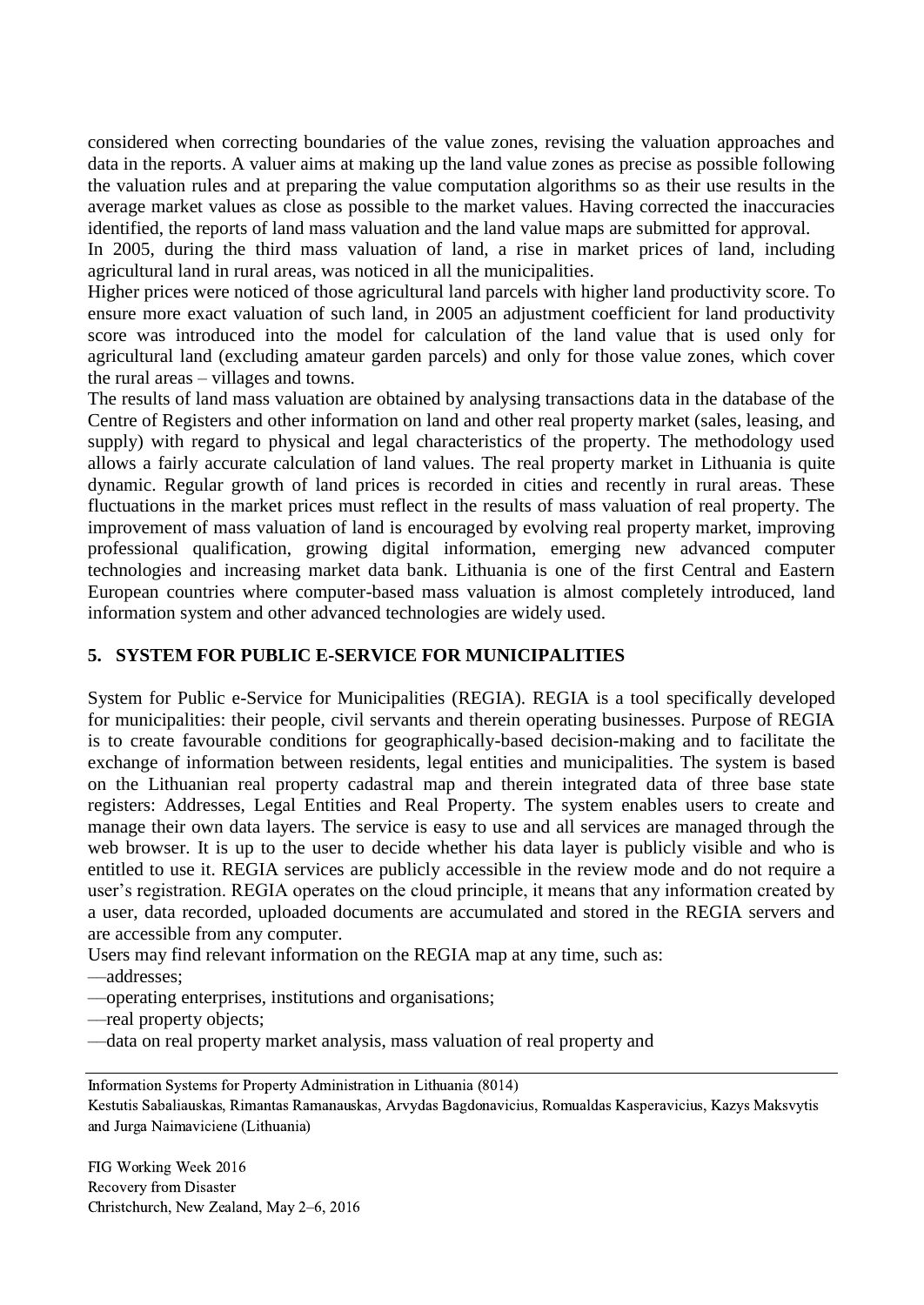other;

––data on energy performance certification of buildings;

––information on cultural heritage objects and similar.

Through the REGIA integrated interfaces a user is directed to the databases of the registers in order to obtain data from the registers administered by the Centre of Registers and by other registrars, All municipalities today are using the REGIA service. The information is available to all residents in the country free of charge. For user convenience, a mobile (smart mobile phones) program is created for individuals to notify the municipality of any event or fact they have noticed and to keep track of it. The system also allows see information presented by the municipality.

REGIA is a handy and simple tool for integrated display of data and prompt management and monitoring of events.

## **CONCLUSIONS**

It can be summarised that efficient real property management, cadastre and register system, including mass valuation, and a variety of services is one of the conditions for:

––economic growth in the country;

––sustainable housing, crediting and property market;

––fair and transparent taxation;

––secure ownership.

Improvement of public real property cadastre and register services, use of modern technologies and expansion of eservices is the main focus in creating better business environment. According to Doing Business (2015) report, Lithuania is the ninth (9) among 188 countries in the category of property registration.

#### **REFERENCES**

Kasperavicius R., Real property administration system in Lithuania, 272 p., 2015, Vilnius, Registrų centras.

Tupenaite L., Naimaviciene J., Bagdonavicius A., Sabaliauskas K., Construction and real estate management under conditions of market instability, 301 p., 2015, Vilnius, VGTU press TECHNIKA.

#### **BIOGRAPHICAL NOTES**

Kęstutis Sabaliauskas is the Director General of the State Enterprise Centre of Registers from 1997 and takes the responsibility of the entire management of the enterprise, its strategy, planning and organisation of activity. He is graduated from Kaunas Polytechnics Institute and obtained a degree of an engineer mathematician.

Information Systems for Property Administration in Lithuania (8014) Kestutis Sabaliauskas, Rimantas Ramanauskas, Arvydas Bagdonavicius, Romualdas Kasperavicius, Kazys Maksvytis and Jurga Naimaviciene (Lithuania)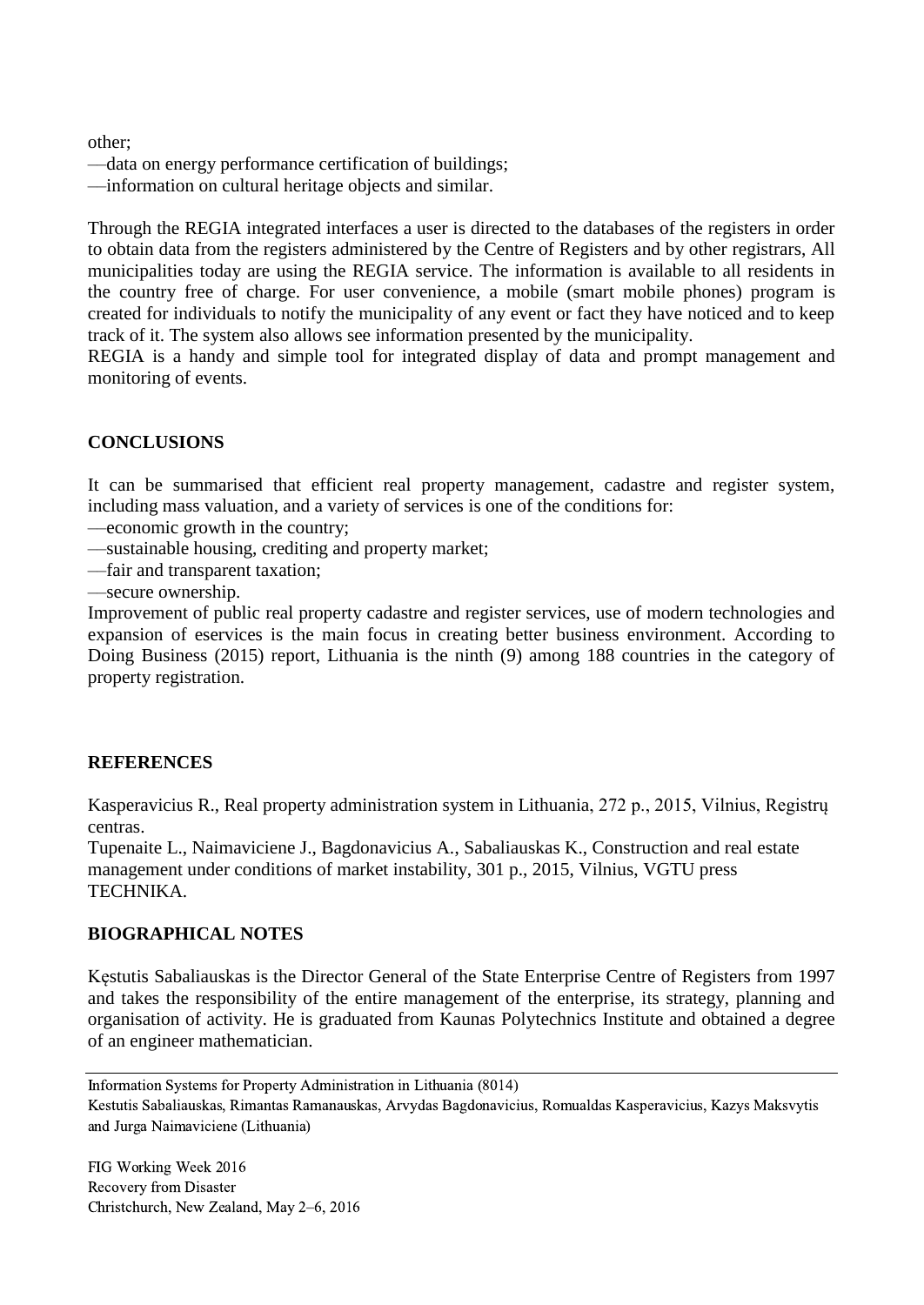He is well familiar with the developments in the real property administration and land information systems, operation of real property cadastre and register system in Lithuania and many western and eastern European countries. Participates and presents papers in the international workshops and conferences. He takes part in the activities of the UN GGIM: Europe - a regional committee of the United Nations Initiative on Global Geospatial Information Management, the Association of European National Mapping, Cadastre and Land Registry Authorities (Eurogeographics), the European Land Information Service (EULIS).

Rimantas Ramanauskas is Vice-President of Lithuanian Association of Survyors. He is Deputy Director General at the State Enterprise Centre of Registers, since 1997 being responsible for overall management of the Centre of Registers, for real property cadastre, surveying, GIS and other issues. Author of many presentations and speaker at international conferences and workshops. More than 30-year experience in lecturing geodetic surveying, engineering geodesy, higher geodesy, satellite geodesy and theory on earth shape, theory on mathematic processing of geodetic surveying, mapping, gravimetry, geographic information systems, land cadastre. Involved in international projects related to real property cadastre and register, surveying and GIS activities.

Arvydas Bagdonavicius, Deputy Director for Valuation at the State Enterprise Centre of Registers, Lecturer at the Construction Economy and Real Property Management Department of Vilnius Gediminas Technical University. Arvydas Bagdonavičius graduated from Vilnius University, Faculty of Economy in 1995; worked in the national and international consultancy companies; participated in the World Bank projects. Since 1997, he has been working at the State Enterprise Centre of Registers, being responsible for the creation of information systems for real property valuation, real property data accounting and analysis, e-health. Together with the colleagues from the Centre of Registers and Vilnius Gediminas Technical University he participates and presents papers at the national and international conferences, issues publications on property valuation and taxation issues.

Romualdas Kasperavicius - Deputy Director for Real Property Cadastre and Register of State Enterprise Centre of Registers of Lithuania. Working in developing on Lithuanian Real property Cadastre and Register system from 1992. Representative from Lithuania in Commission 7 (Cadastre and land Management) in FIG and ELRA (European Land Registrars Association). Participating in different international projects linked to developing national Land administration Systems.

Kazys Maksvytis, Head of the Real Property Cadastre and Register Department at the State Enterprise Centre of Registers (Lithuania) since 2012. Responsible for coordination of real property cadastre and register management activities at the Centre of Registers. 10 years experience in the National Land Service under the Ministry of Agriculture (as Director General). From 2003 – Chair of the Qualification Commission for Bachelors' Final Theses in Land Management at Aleksandras Stulginskis University (former Lithuanian University of Agriculture). Member of the Lithuanian Association of Surveyors. Representative from Lithuania in Commission 7 (Cadastre and land Management) and 8 (Spatial Planning and Development) in FIG. Participated in different international (EU INTERREG programme, Technical cooperation, Twinning Light) projects.

Information Systems for Property Administration in Lithuania (8014) Kestutis Sabaliauskas, Rimantas Ramanauskas, Arvydas Bagdonavicius, Romualdas Kasperavicius, Kazys Maksvytis and Jurga Naimaviciene (Lithuania)